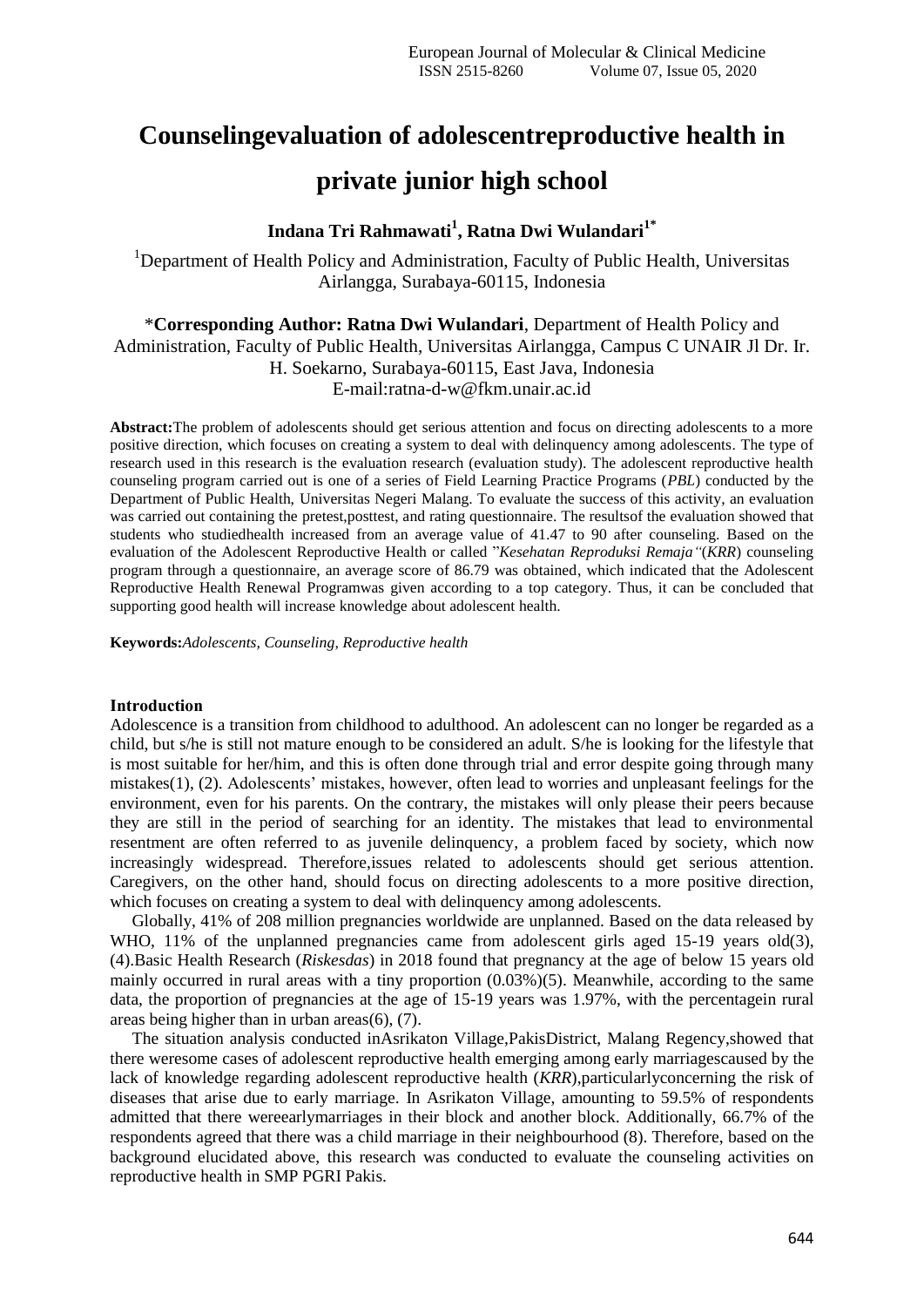#### **Method**

This research used an evaluativestudy. According to Notoatmodjo(9),the evaluative research designis conducted to assess a program that is currently running and completed. The results of this study are used for improvement andmore in-depth programs that will be carried out in the future.

The adolescent reproductive health counseling program carried out is one of a series of Field Learning Practice (*PBL*) programs conducted by the Department of Public Health, Universitas Negeri Malang. This activity was carried out at SMP PGRI Pakis. The participants of the counseling were all 60students ofSMP PGRI Pakis.

To rate the success of this activity, an evaluation was carried out, including 1) retesting, which was carried out through the provision of pretest questions about adolescents'reproductive health before the counseling activities were carried out. The retesting was performed to measure 'thestudents'initial knowledge. 2) Posttest, which wasdone through the administration of the questionnaire (questions) on adolescent reproductive health after the intervention counseling wasimplemented.

Besides using pretest and posttest questions, instruments in the form of assessment questionnaires were also used. The assessment questionnaire contained tenaspects of the assessment related to the implementation of adolescent reproductive health counseling programs in SMP PGRI Pakis. The assessment results from the questionnaire werethen collected and analyzed descriptively. After obtaining complete data and information, the authors continued totreat and analyze the received data.

| <b>Table 1. Category Scale</b> |                                              |  |  |
|--------------------------------|----------------------------------------------|--|--|
| Category                       | Pretest Value                                |  |  |
| Very good                      | 81-100                                       |  |  |
| Good                           | 61-80                                        |  |  |
| Adequate                       | $41-60$                                      |  |  |
| Poor                           | $21-40$                                      |  |  |
| Very poor                      | $0 - 20$                                     |  |  |
|                                | $\alpha$ $\lambda$ $\alpha$ $\beta$ $\alpha$ |  |  |

Source: Arikunto (2010)

#### **Results and Discussion**

#### *Adolescent Reproductive Health Counseling Program*

After being given counseling for approximately 60 minutes, it wasexpected that: 1) the counseling can increase the knowledge of adolescents in Krajan Districtrelated to adolescent reproductive health and the risk of diseases that may occur due to early marriage; 2) the counseling can minimize the occurrence of early marriage inthe community; 3) adolescents can have a more in-depth understanding about adolescent health, which includes adolescent reproductive health, drugs, HIV-Aids, STDs, premarital pregnancy, and early marriage.

The materials delivered in the counseling were: 1) adolescent reproductive health; 2) drugs; 3) HIV-Aids; 4) STDs (sexually transmitted diseases); 5) unwanted pregnancy outside of marriage; and 6) early marriage. Furthermore, the materials were delivered by using video and PowerPoint presentations through the methods of lecture and question and answer. Since the counseling was carried out in a lecture, thus, a laptop, a screen, and an LCD projector were needed. The outreach processes, moreover, consist of 1) opening; 2) the provision of pretest; 3) explanation of the material; 4) the provision of a posttest; 5) closing.

| N <sub>0</sub> |             | <b>Description of activities</b> | <b>Method</b>   |      | Media               | <b>Duration</b> |
|----------------|-------------|----------------------------------|-----------------|------|---------------------|-----------------|
|                | Preliminary |                                  | Lecture         | Oral |                     | 5 minutes       |
|                | a.          | Greeting                         |                 |      |                     |                 |
|                | b.          | Introduction                     |                 |      |                     |                 |
|                | c.          | Purpose explanation              |                 |      |                     |                 |
|                |             | Implementation                   | a. Lecture      | a.   | Presentation slides | 30 minutes      |
|                | a.          | Materials explanation            | b. Discussion   |      |                     |                 |
|                | b.          | Question and answer              | c. Question and |      |                     |                 |
|                |             |                                  | answer          |      |                     |                 |

**Table 2.** Description of Adolescent Reproductive Health Counseling Program at SMP PGRI Pakis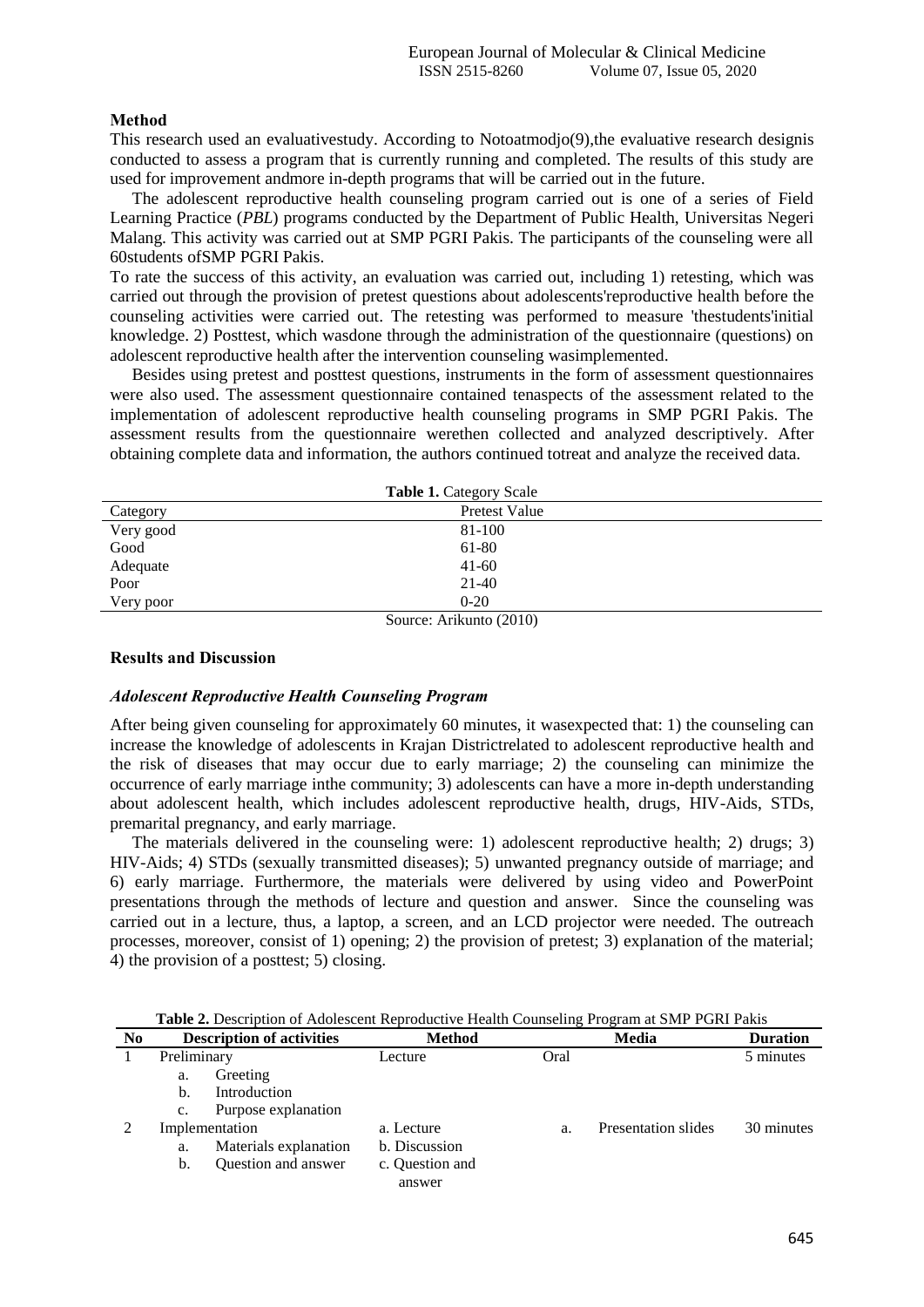| No | <b>Description of activities</b> | Method  | Media       | Duration   |
|----|----------------------------------|---------|-------------|------------|
|    | $\bigcap$ osing                  | Lecture | <b>Oral</b> | 30 minutes |
|    | General evaluation<br>a.         |         |             |            |
|    | Greeting<br>b.                   |         |             |            |

Health education through counseling is required to improve the respondents' knowledge.Health education on adolescent reproductive health was carried out effectively and efficiently, given both visual and audiovisualsmedia usage helped to ease the activities so that the knowledge will be easily remembered. The methodis in accordance with Notoatmodjo(10)who explained that knowledge is the result of thought that happens after people have sensed through the five human senses, namely the senses of sight, hearing, smell, taste, and touch. Some human knowledge is obtained through the eyes and ears. Cognitive knowledge is a critical domain in the form of actions of someone (overt behavior). In other words, it can be implied that overt behavior is based on knowledge(11).

## *The results achieved*

The work program in the form of adolescent reproductive health counseling conducted at SMP PGRI Pakis Malang Regency was carried out on October 20, 2016, at 07.00-09.00 a.m., targetting all students at SMP PGRI Pakis. The counseling activity began with self-introduction and the conveyance of the purposes and a series of activities. After that, students wereasked to fill in the pretest sheet before entering the core. The primaryevent was adolescent reproductive health counseling. After the presentation, the counseling material was continued with the question-and-answer session. After the activities hadbeen completed, students wereasked to fill out a posttest sheet and an evaluation sheet.

| Stages in the | Discussion in                                                                                                                                                      | Target/                                                                           | Time                 |                                                                   | Facilities and<br>Target                                              | Monitoring and<br>Evaluation |                |
|---------------|--------------------------------------------------------------------------------------------------------------------------------------------------------------------|-----------------------------------------------------------------------------------|----------------------|-------------------------------------------------------------------|-----------------------------------------------------------------------|------------------------------|----------------|
| Program       | <b>Stages</b>                                                                                                                                                      | Stakehold<br>er                                                                   |                      | Tim<br>$\mathbf e$                                                |                                                                       | Method                       | Instrume<br>nt |
| a.Preparation | 1) Permission<br>asking SMP<br>PGRI<br>Pakis                                                                                                                       | The<br>school<br>boards.<br>includingt<br>he<br>principals<br>and the<br>teachers | October<br>15, 2016  | 08:0<br>0 <sub>to</sub><br>09:0<br>$\boldsymbol{0}$<br><b>WIB</b> | Cover letter<br>from the Faculty<br>of Sports<br>Science              | observatio<br>n              | Checklist      |
|               | 2) Preparation<br>of<br>counseling<br>material                                                                                                                     |                                                                                   | October<br>$15-16$   | 08:0<br>$0$ to<br>13:0<br>$\boldsymbol{0}$<br><b>WIB</b>          | a) Laptop<br>b) Printer<br>c) Stationery<br>d) Relevant<br>references | observatio<br>n              | Checklist      |
|               | 3) Preparation<br>of pretest<br>and posttest<br>questionnair<br>es.<br>participant<br>attendance<br>list, and<br>evaluation<br>sheet of<br>extension<br>activities |                                                                                   | October<br>$15 - 16$ | 08:0<br>$0$ to<br>13:0<br>$\mathbf{0}$<br><b>WIB</b>              | a) Laptop<br>b) Printer<br>c) Stationery<br>d) Relevant<br>references | observatio<br>n              | Checklist      |
|               | 4) Preparation<br>of activity<br>banners                                                                                                                           | Banner<br>Printing                                                                | October<br>$15 - 16$ | 08:0<br>0 <sub>to</sub><br>13:0<br>$\boldsymbol{0}$               | a) Banner design<br>is ready to<br>print                              | observatio<br>n              | Checklist      |

**Table 3.** Plan for Action Adolescent Reproductive Health Counseling Program in SMP PGRI Pakis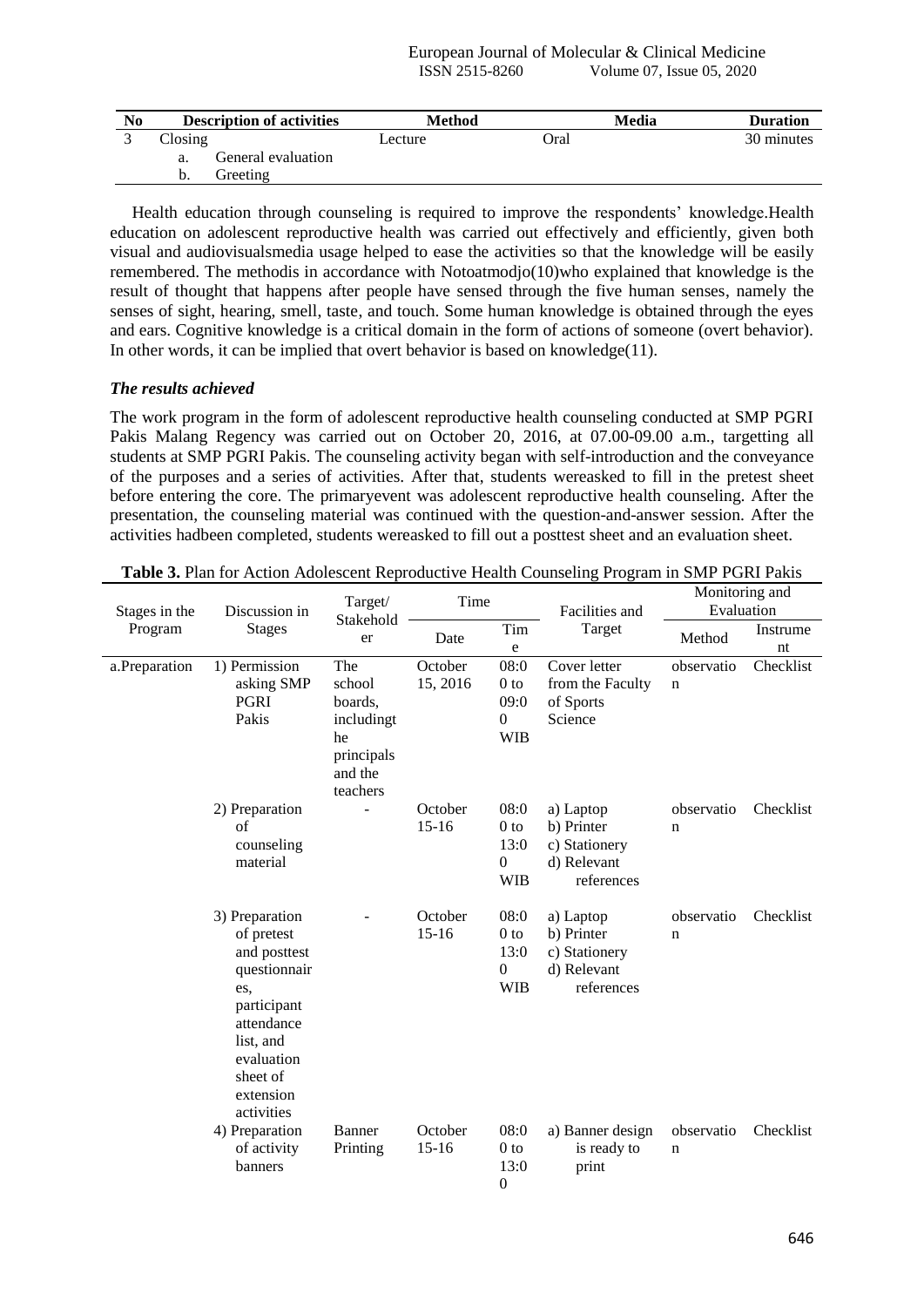|                       |                                                                | Target/                                                  | Time                |                                                                                 |                                                                | Monitoring and            |                                                                   |
|-----------------------|----------------------------------------------------------------|----------------------------------------------------------|---------------------|---------------------------------------------------------------------------------|----------------------------------------------------------------|---------------------------|-------------------------------------------------------------------|
| Stages in the         | Discussion in                                                  | Stakehold                                                |                     |                                                                                 | Facilities and                                                 | Evaluation                |                                                                   |
| Program               | <b>Stages</b>                                                  | er                                                       | Date                | Tim<br>e                                                                        | Target                                                         | Method                    | Instrume<br>nt                                                    |
|                       | 5) Preparation<br>of the<br>consumption<br>for<br>participants | Cake<br>Shop                                             | October<br>19, 2016 | <b>WIB</b><br>08:0<br>0 <sub>to</sub><br>13:0<br>$\boldsymbol{0}$<br><b>WIB</b> | a) Cake menu<br>for<br>consumptio<br>n                         | observatio<br>$\mathbf n$ | Checklist                                                         |
| b. Implement<br>ation | 1) Preparation<br>at school                                    |                                                          | October<br>20, 2016 | 06:0<br>$0 -$<br>07:0<br>$\boldsymbol{0}$<br><b>WIB</b>                         | a) consumption<br>b) Stationery<br>c) Laptops<br>d) LCD        | observatio<br>n           | Checklist                                                         |
|                       | 2) Opening                                                     | All 60<br><b>SMP</b><br>PGRI<br>Pakis<br>students        | October<br>20, 2016 | 07:0<br>$0 -$<br>07:0<br>5<br><b>WIB</b>                                        | projector<br>e) Banners<br>f) List of<br>attendees             | observatio<br>n           | Checklist                                                         |
|                       | 3) Pretest                                                     | All 60<br><b>SMP</b><br>PGRI<br>Pakis<br>students        | 20 Octob<br>er 2016 | 07:0<br>$5-$<br>07:1<br>5<br><b>WIB</b>                                         | g) Extension<br>materials<br>h) Problem                        | Test                      | Pretest<br>questions                                              |
|                       | 4) Submission<br>$\sigma$ f<br>Materials                       | All 60<br><b>SMP</b><br>PGRI<br>Pakis<br>students        | 20 Octob<br>er 2016 | 07:1<br>$5 -$<br>08:0<br>$\overline{0}$<br><b>WIB</b>                           | pretest and<br>posttest and<br>activity<br>evaluation<br>sheet | Questionn<br>aire         | Activity<br>evaluatio<br>n sheet                                  |
|                       | 5) Question and<br>Answer                                      | All 60<br><b>SMP</b><br>PGRI<br>Pakis<br>students        | 20 Octob<br>er 2016 | 08:0<br>$0 -$<br>08:3<br>$\overline{0}$<br><b>WIB</b>                           | i) Micro-<br>phone and s<br>ound<br>system<br>j) Camera        | Questionn<br>aire         | Activity<br>evaluatio<br>n sheet                                  |
|                       | 6) Posttest                                                    | All 60<br><b>SMP</b><br><b>PGRI</b><br>Pakis<br>students | 20 Octob<br>er 2016 | 08:3<br>$0 -$<br>08:4<br>$\boldsymbol{0}$<br><b>WIB</b>                         |                                                                | <b>Test</b>               | Posttest<br>questions<br>and<br>activity<br>evaluatio<br>n sheets |
|                       | 7) Closing and<br>sharing<br>photos                            | All 60<br><b>SMP</b><br>PGRI<br>Pakis<br>students        | 20 Octob<br>er 2016 | 08:4<br>$0 -$<br>09:0<br>$\boldsymbol{0}$<br><b>WIB</b>                         |                                                                | observatio<br>n           | Checklist                                                         |

The implementation of the work program of adolescent reproductive health counseling in SMP PGRI Pakis can be seen in table 4.

**Table 4.** Results of Pretest and Posttest Value of Adolescent Reproductive Health Counseling Programin SMP PGRI Pakis

|          | <b>Mean value</b> | <b>Category</b> |
|----------|-------------------|-----------------|
| Pretest  | 41.47             | Adequate        |
| Posttest | 90                | Very good       |

Based on the pretest and posttest that had been done to testthe students' knowledge about adolescent reproductive health, the average value of the pretest 41.47 with adequatecategory.The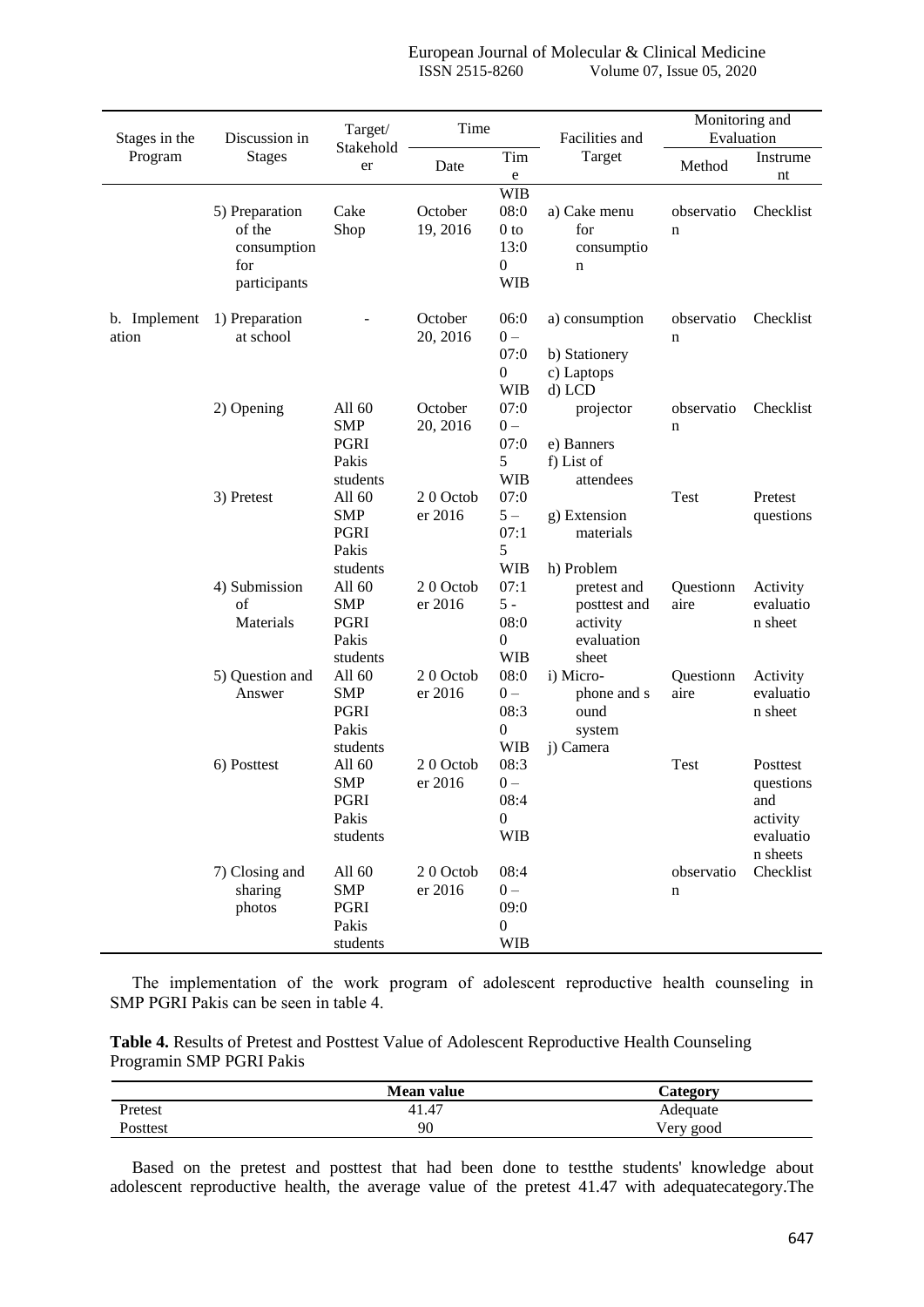average value of the posttest score, moreover,was90, which belonged tothe outstandinggroup. In other words, it can be implied that the knowledge of students about adolescent reproductive health increased from an average value of 41.47 to 90 after doing the counseling.

Health education given to the respondentsincreasedtheir knowledge. Questionnaire as one of the research instruments in this study was further used to find out more about the changes found in the respondents related to adolescent reproductive health. Furthermore, the questionnaires were givenbefore the counseling, as the pretest, andas the posttest.The results of these test further determined the change in the 'respondents' knowledge. Regarding this matter, Notoatmodjo(10) and Nash et al.(5)argued that the measurement of knowledge couldbe done by interview or questionnaire asking about the contents of the material to the research subjects or respondents.Moreover, the results of this study arefollowing research conducted by Buzarudina(12) and De Silva et al.(13)on the Effectiveness of Adolescent Reproductive Health Counseling on the Level of Knowledge of SMAN 6 Students in Pontianak Timur District in 2013.

From the results of the Wilcoxon test, this study found a significance value (sig) of  $0,000$  (p <0.05), whichindicated that there wasa significant difference between the score before counseling with the score after counseling. Thus, it can be argued that adequatehealth education improves students' knowledge on adolescent reproductive health. Additionally, counseling is better carried out continuously and is packaged more attractively by health workers, educational institutions, and by the general public formally and informally.

## *Resistance*

Adolescent reproductive health counseling programencountered severalobstacles,such as lack of school attendance,which in this case was SMP PGRI Pakis,during the program. As a consequence, the number of participants didnot match with the quotathat had been set previously. The evaluation results of the assessments conducted by the participants in the extension materialscan be seenin Table 5.

| N <sub>0</sub> | <b>Rated aspect</b>                               | <b>Maximum Value</b> | <b>Mean Value Obtained</b> |
|----------------|---------------------------------------------------|----------------------|----------------------------|
|                | Site preparation                                  |                      | 4.17                       |
|                | Media & audio visual preparation                  |                      | 4.55                       |
|                | The counseling's primary objectives delivery      |                      | 4.55                       |
| 4              | The clarity of the material delivery              | 20                   | 17.83                      |
|                | Punctuality                                       |                      | 4.34                       |
| 6              | The ability to understand questions               | 10                   | 8.55                       |
|                | The ability to understand questions               | 10                   | 8.66                       |
| 8              | Accuracy in answering questions                   | 20                   | 17.07                      |
| 9              | The ability to actively encourage discussion      | 10                   | 8.41                       |
| 10             | The ability to conclude the results of counseling | 10                   | 8.66                       |
|                | Total                                             | 100                  | 86.79                      |

**Table 5.** The evaluation results of the assessments conducted by the participants

Based on the evaluation of the adolescent reproductive health counseling program through a questionnaire, an average rating of 86.79 was obtained, which showed that the counseling program provided was included in the outstanding category.

The effectiveness of counseling is determined by several factors, including extension factors, target factors, and process factors. Because the extension factorsand the process factors in this study were the same, thus, the deciding factors in this study were onlythe target factors.Among others, the socioeconomic level of the respondentswas too low that they did not pay much attention to the messages conveyed because they were more concerned with more urgent needs, beliefs, and customs that have been embedded that made it even more challengingto change(9).

## **Conclusion**

The evaluation of this program can be said tosuccess because students now know about adolescent reproductive health. The conclusion is made from the comparison of the posttest and the pretest results.In other words, it can be proven that supporting good health increases knowledge about adolescent health.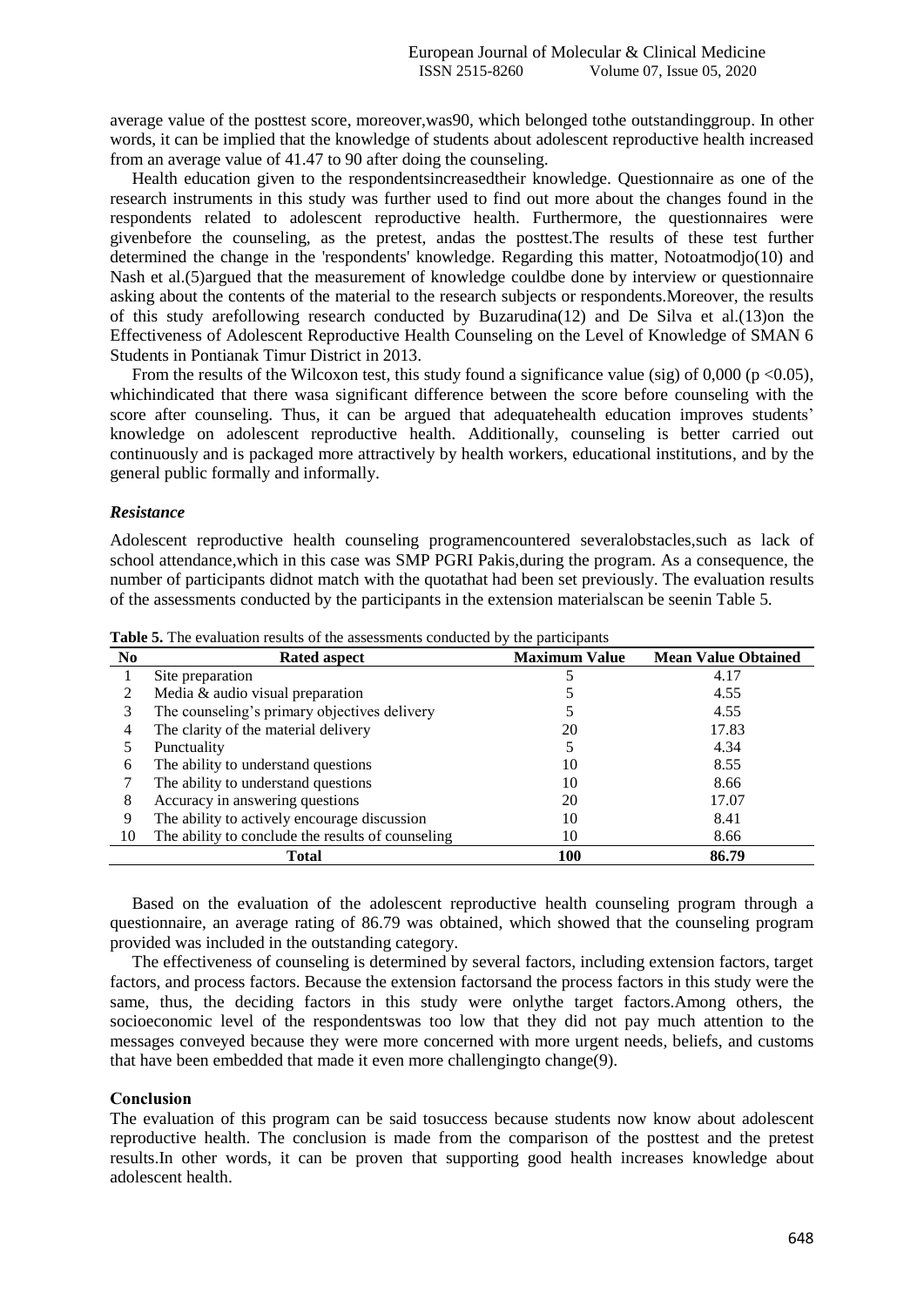# **Suggestion**

Various health promotion programs are currently being intensified by the government and other nongovernmental organizations, considering that preventive measures are crucial to prevent the increase in sexually transmitted diseases.Various health empowerment programs are also essentialas efforts to improve the quality of resources, including increasing the degree of health of both individuals and groups. The *PBL* implemented by the Department of Public Health, Universitas Negeri Malang also participates in donating various health promotion programs and health empowerment. The*PBL* program is expected to be carried out every year so that it can continue to contribute to improving community health status and monitoring programs that have been implemented previously. The program implemented in the futuremust be genuinely oriented to the problems faced by the community and to encourage more community participation in the program. Thus, the program can take place in the long term, and obstacles can be faced together.

## **References**

- 1. Lestari ES, Jati SP, Widodo AP. Evaluasi Sistem Informasi Kesehatan di Provinsi Jawa Tengah Dalam Rangka Penguatan Sistem Informasi Kesehatan Nasional. J Manaj Kesehat Indones. 2016;4(3):222–31.
- 2. Santa Maria D, Guilamo-Ramos V, Jemmott LS, Derouin A, Villarruel A. Nurses on the Front Lines: Improving Adolescent Sexual and Reproductive Health Across Health Care Settings: An evidence-based guide to delivering counseling and services to adolescents and parents. Am J Nurs. 2017;117(1):42.
- 3. Sieving RE, Mehus C, Catallozzi M, Grilo S, Steiner RJ, Brar P, et al. Understanding Primary Care 'Providers' Perceptions and Practices in Implementing Confidential Adolescent Sexual and Reproductive Health Services. J Adolesc Heal. 2020;
- 4. Madrigal JM, Stempinski-Metoyer K, McManus AE, Zimmerman L, Patel A. The family planning quotient and reproductive life index (FPQ/RepLI) tool: A solution for family planning, reproductive life planning and contraception counseling. Reprod Health [Internet]. 2019;16(1). Available from: https://www.scopus.com/inward/record.uri?eid=2-s2.0- 85071324609&doi=10.1186%2fs12978-019-0787- 5&partnerID=40&md5=9729a7a2b7849ef97aa7afbb5bfd0e03
- 5. Nash K, 'O'Malley G, Geoffroy E, Schell E, Bvumbwe A, Denno DM. ""Our girls need to see a path to the future""--perspectives on sexual and reproductive health information among adolescent girls, guardians, and initiation counselors in Mulanje district, Malawi. Reprod Health. 2019;16(1):8.
- 6. Suma'mur PK. Higiene perusahaan dan kesehatan kerja (HIPERKES). Jakarta Sagung Seto. 2009;116–32.
- 7. Grubb LK, Powers M. Emerging Issues in Male Adolescent Sexual and Reproductive Health Care. Pediatrics. 2020;145(5).
- 8. Rahmanian F, Nazarpour S, Simbar M, Ramezankhani A, Zayeri F. Needs assessment for gender sensitive reproductive health services for adolescents. Int J Adolesc Med Health. 2020;1(ahead-of-print).
- 9. Notoatmodjo S. Promosi kesehatan dan perilaku kesehatan. Jakarta: rineka cipta. 2012;45–62.
- 10. Notoatmodjo S. Metodologi penelitian kesehatan. Jakarta: rineka cipta; 2010.
- 11. Notoatmodjo S. Promosi kesehatan dan ilmu perilaku. Jakarta: rineka cipta. 2007;20.